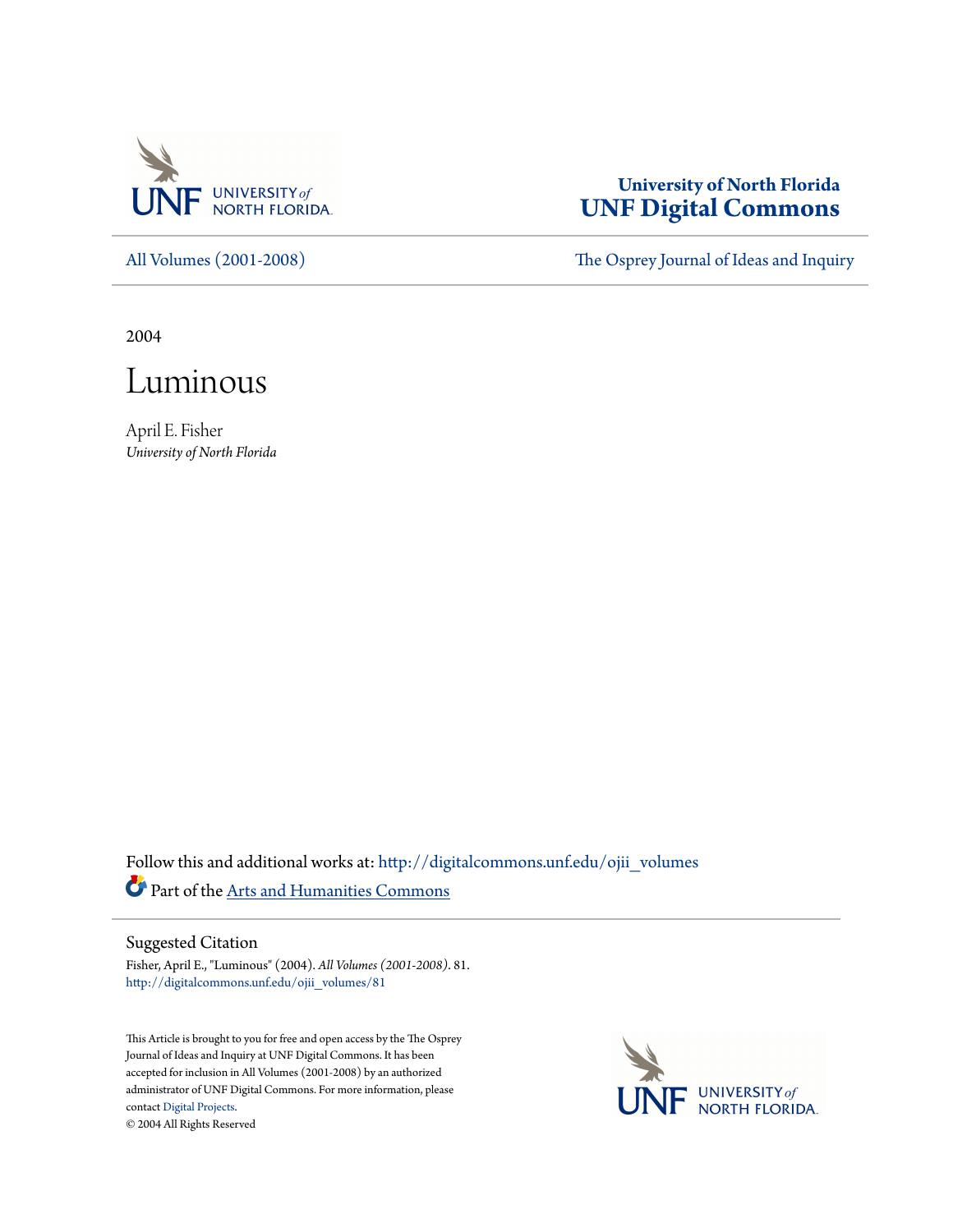## **Luminous**

April E. Fisher

Winner of the Prize for Creative Non-Fiction in the 2004 Creative Writing Competition Sponsored by the UNF Writing Program and the Department of English.

Memories are like the falling of leaves: some decaying, some solitary, some lost or hidden under a pile of others, all in no order.

A girl who's experienced twenty years of living is writing in her twin bed. She remembers when two days ago (or was it three?) he turned to her in the hallway of building ten and said, "Don't take this the wrong way, but it's like you're raping my mind."

Taking on a female body (a first, or a second) you, Reader, take me in. Trusting what I will do once I enter, spread yourself open, and pull me into your sacred parts. What will happen once my pen, my ink, penetrate the surface? Reader: Lover: Feel impregnated, but do not fear: I am here because I want to care for you. I am a violent and tender lover, but please don't stop. What could be sweeter than this intercourse?

In anamnesis we are magicians that recreate the past in the present, and so even though it was then, I see this boy now.

\*

The albino child is in front of me. He finds the same fascination in my phone battery, color ink, and keyboard as I do in his skin, hair, and actions: so different from normalcy, that they seem fake. This Wal-Mart checkout counter is his playground. He turns the items over in his hands and squints, as if they're too

bright for his eyes. He draws his face closer, as if otherwise he'll miss something.

"Leave those things alone," his mother says, after a full minute of play. "Why?" he demands.

"She's going to buy them," she responds, as if that's the real answer to the question.

If I could, I'd turn him around and stare at his face for an hour. I'd pinch his skin and run my fingers through his wall-white hair. I'd spin him around and around, like the battery pack in his hands. I'd compare him to a telephone booth, scissors, and my mother. Then, I'd write him a story:

Once upon a black river, in a dark forest, under a lightless sky, floated a feather white as a wall and bright like a light. It changed black to browns and floated onto shore, stopping here, at this old man's feet.

The man mumbles and stares, eyes full, mouth cracked open, and bends over the feather; he touches it and pulls his hand back with uncertainty. When it's clear no harm will be done to either of them, he picks the feather up and rests it in his palms. He watches as tears fall around the feather and he says into the silence of the forest:

"I thought I was blind…I thought …I'm not…I'm not! I can see! I thought I was blind, but, no! Ha! Sight! Sight, I love you! Beautiful feather!" He jumps around his forest, do-si-dos with the trees, kisses leaves, laughs. All the while guided by the luminous feather, all the while crying and crying out. All the while surrounded by newly chirping birds and growling bears, running deer and jumping squirrels:

"I can see."

\*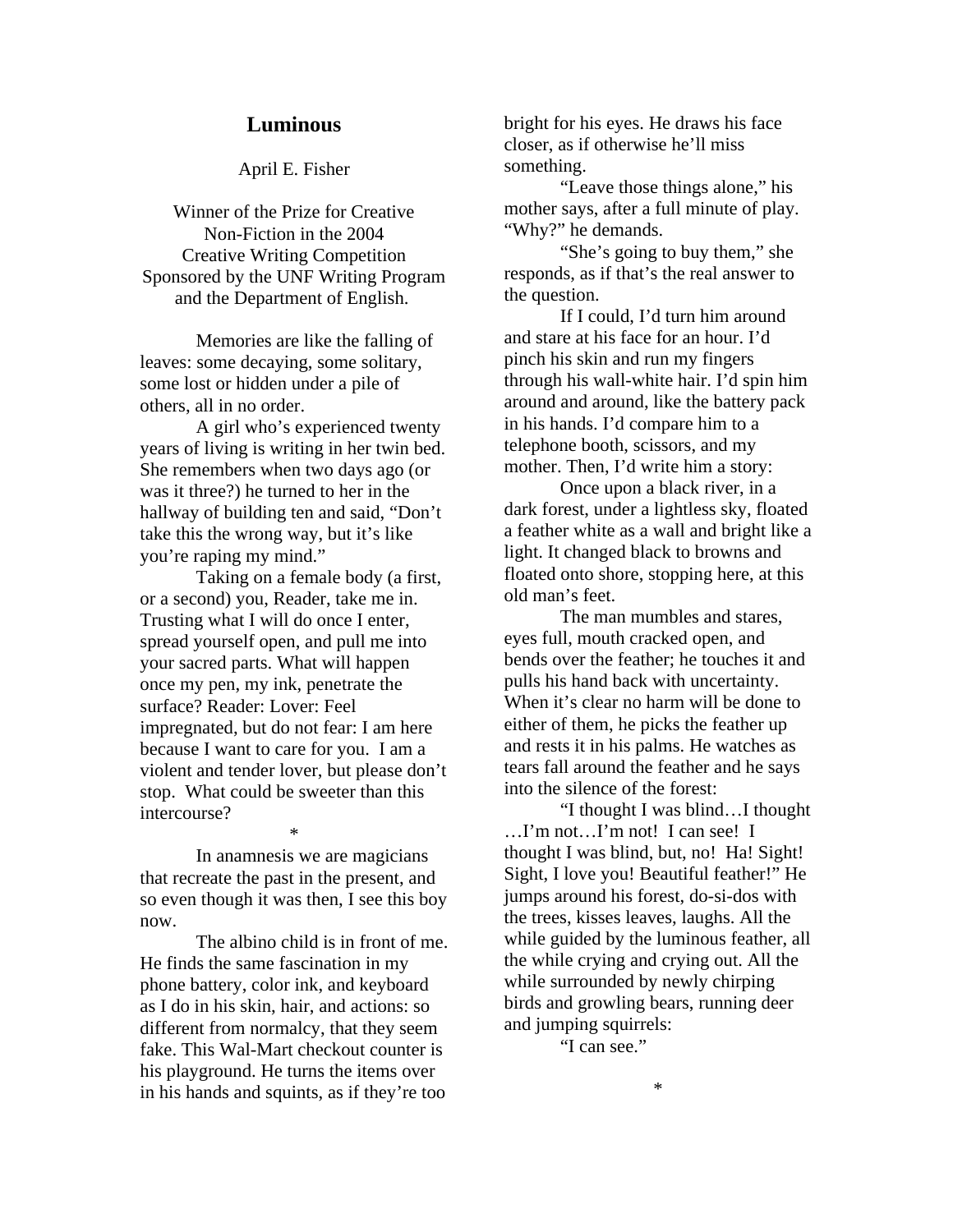As I try to fall asleep, I try to breathe solidly so the things that would try to break inside of me can't. I glare at the ruffle in the curtains separating bedroom from hallway. I glare at the too-big shadow above my reading chair; I glare at the red light that blinks white in my peripheral vision. The room is alive with movement that my eyes can't seem to catch: it's too quick for me. Last night, this sequence progressed until I had no choice but to sleep with the light on. An unreal, half-conscious sleep, but one protected from the instability of my nighttime, child-again mind.

The clock says two thirty-seven, and I write in my head for a while, then give in and pull out my one subject notebook.

In the morning I'll want to erase this, but I won't. I've never been able to conceal any part of the Truth. It escapes through my fingertips. Or else my hands ache and it radiates from my being in unnatural behaviors.

"I don't want to mislead you," Brian said, many hours before.

And I, looking at him, said without words, *you just did*, and, I hope, *please don't.*

It's okay. No matter how much care is intended, we can't help but hurt each other. This is how nature is - unable to prevent leading me into the comfort of the dark, where creatures imagined move me to pull the covers all the way up to my chin.

He sighs his regret and I wonder: Does Mother Nature ache when she destroys herself in hurricanes and floods? Does she cry, as her creatures suffer on top of her erupting body?

Read this slowly, my Beloved, or you'll miss something. Be still. Lie down. Lie down, please, right now. Stop reading until you do. Please.

In moments like this one, as we lie together, I feel as if you don't lie with me.

An ex-love once told me, Reader, that he couldn't look in my eyes or else he'd fall into them. A friend told me that I am so rawly open, she is almost embarrassed to look in my face. My mother told me I am vulnerable. They have all looked on me with kindness.

Will you care for me? Will you, my Love, when I lie exposed before you?

The bathroom is a double identity. Both covetous and hateful, it's here that the revelation takes place. I can see a girl and a fallen leaf, picked and pulled apart.

\*

She doesn't want the world to know, but perhaps it's okay to tell you: the girl who is in this place, who must be eighteen or nineteen, pulls her shirt off over her head to see that he arms have changed color. The marks are purple and she touches them lightly, pulls at her skin, to see if the dark spots are really on her arms. Only weeks after professing he'd never hit a girl, she wonders if J.D.'s face looks as different to him as her skin does to her. She leans into the mirror and wipes away sweat. In her body is a shake and denial and in her mind is a dream:

The sandy headed girl wakes up with wings.

It is out of the ordinary, but since everything seems out of the ordinary to her, she takes this to be one of the pleasant surprises of life. She walks to here hole-in-the-wall window and peers out to the village around her. Muddy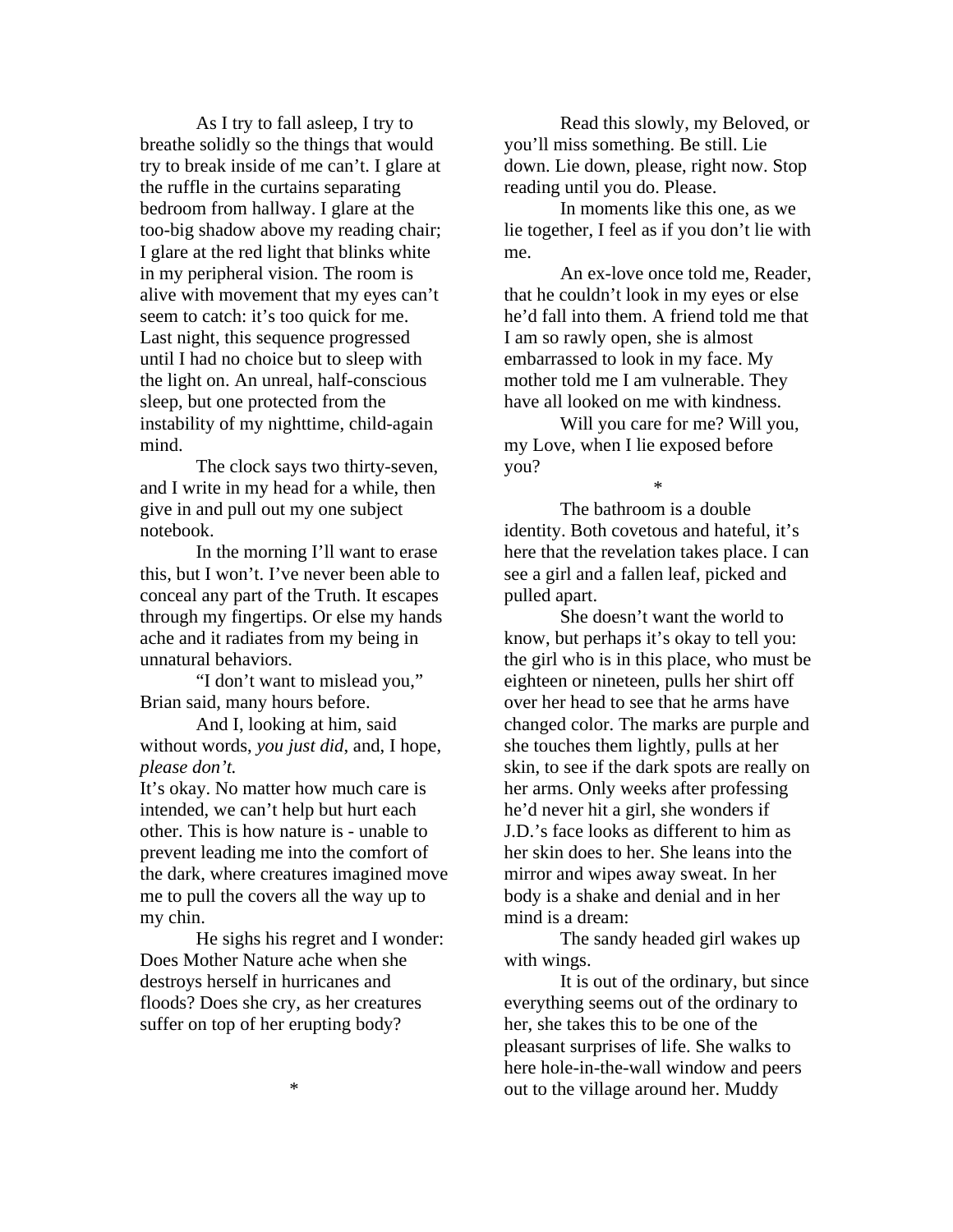streets, clay houses, donkeys. This morning the sky decided to be purple, so Elizabeth laughs. This morning, the sun is

yellow and the clouds gray. Elizabeth sings: "Into the sea the men did meet with fishes, gulls, and sails, and into the sky, they wandered high to tell each other tales…" She pauses and looks at her glowing wings. She steps onto the windowsill and is just about to jump when she hears her mother's voice:

"Lizzy! Lizzy, get down; you'll fall!" Her mother's outside, rubbing her eyes, as if they're playing tricks on her.

"Lizzy. . .you have wings?"

The girl smiles and squeals as she jumps off of her window, opens her wings, and flies to the purple sky.

But, when the other girl awakens, the sky isn't purple, and her arms are turning green. She leans her arms on the counter and looks down into the sink. This bathroom is her hiding place. This bathroom is where she discovers each new bruise. She stand in the shadowy place and looks to the half of the room the window lets sun onto. It drifts onto the tile, this pale illumination in the air, stopping several feet before it reaches her. With the motionless dark around her body, looking at the window makes her eyes water. She rubs her arm and puts her shirt back on. This bathroom is a penumbra and I'm afraid to step outside.

\* Our bodies are remarkably human his Christmas. Mine is inhabited with strep throat, my cousin's and her daughter's with the flu. Casey and Rose, hot in body and in temper, leave the house only for visits to the doctor.

The child has forgotten about me. No running around the house, petting the doggy, spinning in the air with Cousin Apple today.

(I? Was it me all along then?) \*

In any given day, women are beaten and the Universe births grapefruits.

On this day a grapefruit has made its way to my computer desk-dinner table. It sits there on top of a paper towel:

I grasp it; throw it in the air; catch it in my left hand and sink. My. Nail. Into its thick skin. I rip off the outer layer.

It's naked in my hands; I split it open, revealing the inner fruit: it waits for me to burst it open. I run my tongue along the tiny bumps and pull the fruit into my mouth with teeth and tongue. I slowly apply pressure. The cool juice trickles over my tongue and teeth and I can't help but: "Mmmmmm."

You don't believe that I'm here with you? Then lean closer. Put your face to the page. Don't you smell me? I'm in each of these words you see.

\*

Reader, only the best of things will happen if you invite me inside.

You should read each of these curves like blackberries: Juicy and perfect inside of your mouth. No one's looking, I promise, go ahead: turn your lips purple over my words.

I sit in the living room. The rocking chair, the coffee table, the TV, and soft rosy carpet: they're all here, but in my mind all is absent but the book in front of me.

But then:

I hear Rose crying, *I'm sorry*, she's on the floor, held down, Casey yells, *Take the Medicince, Rose!* The child squeals, *I'm sorry, I'm sorry!* Oh, oh god is the child screaming, *I'm sorry?*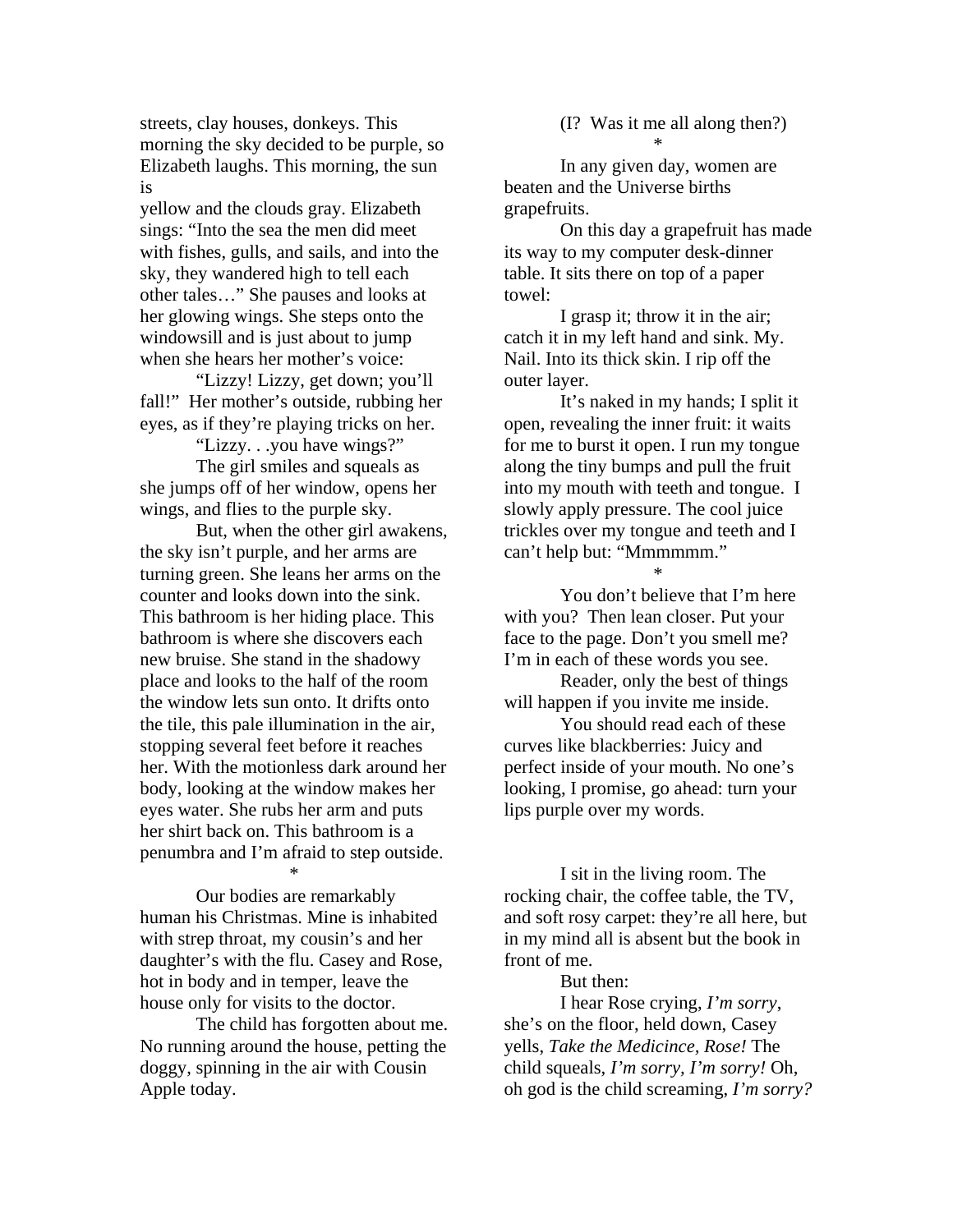My book is on the floor; I sob in the bathroom. "I'm sorry." "I'm sorry." Echoes.

The world and my stomach unsettle.

The angel-girl descends from the sun-colored sky with sky-colored clouds into a meadow town. Grass reaches midcalf on the villagers. Homes are palm huts here. A woman point to the sky: "An angel! An angel!"

The village below gathers and the girl with wings smiles as she descends. One glittering feather falls from her wing and a boy catches it in his hands. He starts to jump and laugh.

"What do you call this color?" he asks, and Angel-girl replies:

"White."

"Nothing is so happy and glorious as the color white!" he shouts, "Nothing is so fantastic and joyous as the color white!" he sings.

A little girl steps closer to the divine creature and says, "Angel, may I have a feather, so I can be happy like him?" The Angel plucks out one feather and hands it to the little girl, who immediately embraces the feather and spins in circles.

"Could I have one too, please?" says a woman.

The Angel gets lost in the joy the white feathers bring to the villagers, until she realizes she no longer has wings. It's no matter to her, though, because the happiness of the strange people is better, she thinks, than being able to fly.

She holds one last feather in her hand and watches as the people spin, jump, and sing with their feathers: "the color white!" they shout, "an angel's feather!" they yell.

Until, the angel notices, the boy has stopped.

"What's wrong?" she asks him. "I'm tired of the color white," he says. "Here; you can have your feather back." The Angel sees she isn't a mythical creature anymore. The people around her stop dancing. "It isn't supposed to happen this way," she thinks. "But look how they glimmer," she says. She says: "Don't they sparkle?" as, one by one, they return her feathers to her. She whispers, "I'm sorry they don't glow." She stands in the strange green land, with feathers instead of wings, and pictures her clay house and purple sky.

I imagine that the first time I heard the work "Mom," it was fantastically odd and meaningless and beautiful.

\*

Mom mom mom mom mom mom.

Now, after hearing it thousands of times: mom mom mom mom mom mom, it's strange again. Mom mom mom mom. Why is that? Is it me, or the work that's changed?

\*

Our relationship is new, Reader. So perhaps you touch this page like a secret love: only in chance encounters. The unintentional – and too rare – extra step that has drawn our bodies so close.

Or, perhaps you're more direct than that. Perhaps you hold the page in your hands, rush to the end, make it entirely yours, steal each kiss.

But I say do neither of these. Approach me as you would a romance that has had time to grow comfortable, but not tired. Turn off the noise, Reader. Feel your eyes relax, as if that person is beneath you on the bed. I want you to stare. Press yourself against these words. Imagine their taste.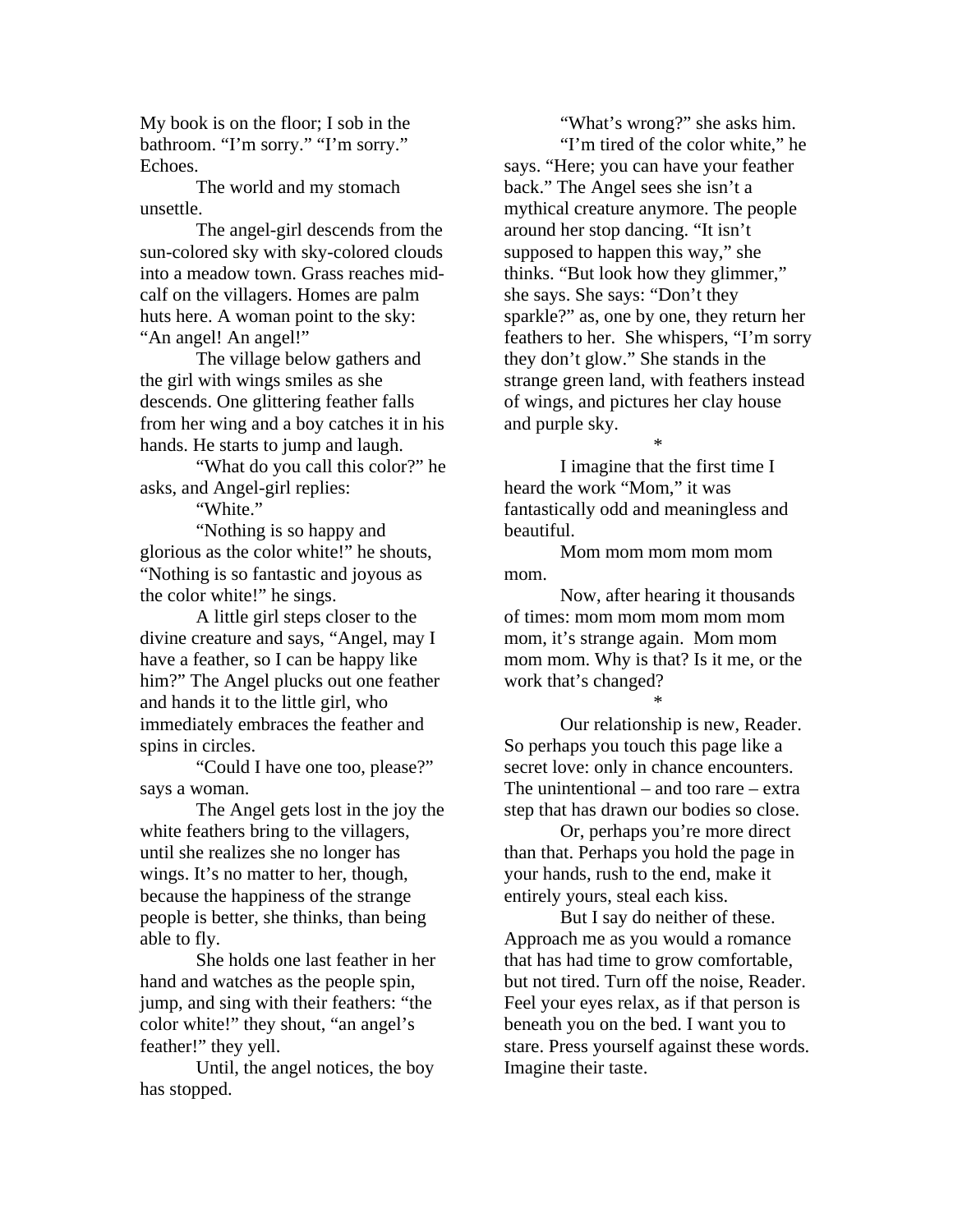The soft skin that covers your lover's body has been distanced from your eyes with a sheet as white as this page. Although you've read everything before, seen every inch, slowly pull the covers off.

The sun's caught in a maze of water. It throws itself about, and I, a child under its rim, do the same. Water is liquid room with a scintillating ceiling.

\*

A moment before; the Hand forces me under. Reaching from the chair, the grown-up is a heavy hand on my head. Water is a blurry depth that should only reach should high.

A moment ago, the boy ducks his head under, three times, *it's easy.* Water is moisture on the tiny bumps on the side of the pool I run my fingers across.

A moment ago: the overseer is saying, "If you want to stay in the pool, you have to go *under*." Water is shadow at night, before falling into a lucid nightmare with strange, scintillating borders.

A moment before is unknown. A moment after is:

"See, now that wasn't so bad, was it?"

Cool air around me announces spots on my body I never knew existed. I watch the other children play from the safe surroundings of a towel and concrete. The water sparkles differently now that I know what I know about the sun. It's not in the sky: it's right here, you just have to look for it.

The little girl I once was lays her body down. She puts her head on the cool concrete and watches the water.

A different little girl gathers feathers in her arms right now. I want to tell you, Reader, that the white feathers are scattered in the grass: some are decaying, some are solitary, some are

lost or hidden under a pile of others, and all are in no order. When Lizzy has all she can carry, she walks out of the town through tall and taller grass, until she reaches a forest. It's dark; she's terrified. But, she goes anyway until the only light around her comes from the sun-infused feathers. She stops at a black river.

She wishes she never had wings, and throws herself into the current.

\*

I just bonded with a bug. In between that last paragraph and this one. A little tiny black thing. He was twitching around on the part of my desk that holds my keyboard, and I was afraid he was dying. So, I put my finger beside him and he jumped onto it. Then he zoomed around on his ground – my skin. Then he played a little, I thing, jumping from one hand to the other, one finger to the other, racing around. I tried to let him out the window but he wouldn't go. He dropped to the floor, so now I'm afraid to walk over there. I wonder what it must be like to be blown around by the wind. To be forced to trust the giant Universe.

\*

You're falling in love with the Writer. If you had her number, you'd call her up. Didn't she give you her number? You, here it is: 620-5796. You wonder if you could call her up and say, "I just remembered/who you are. I just remembered/I love you."

It's the act of unforgotten things you never knew. You read over this very sentence. No, this one. You daydream about a conversation with this strange creator. She daydreams about you daydreaming about a conversation, and then writes it down. In the conversation, she tells you a story:

"Once upon a black river, in a dark forest, under a lightless sky, floated